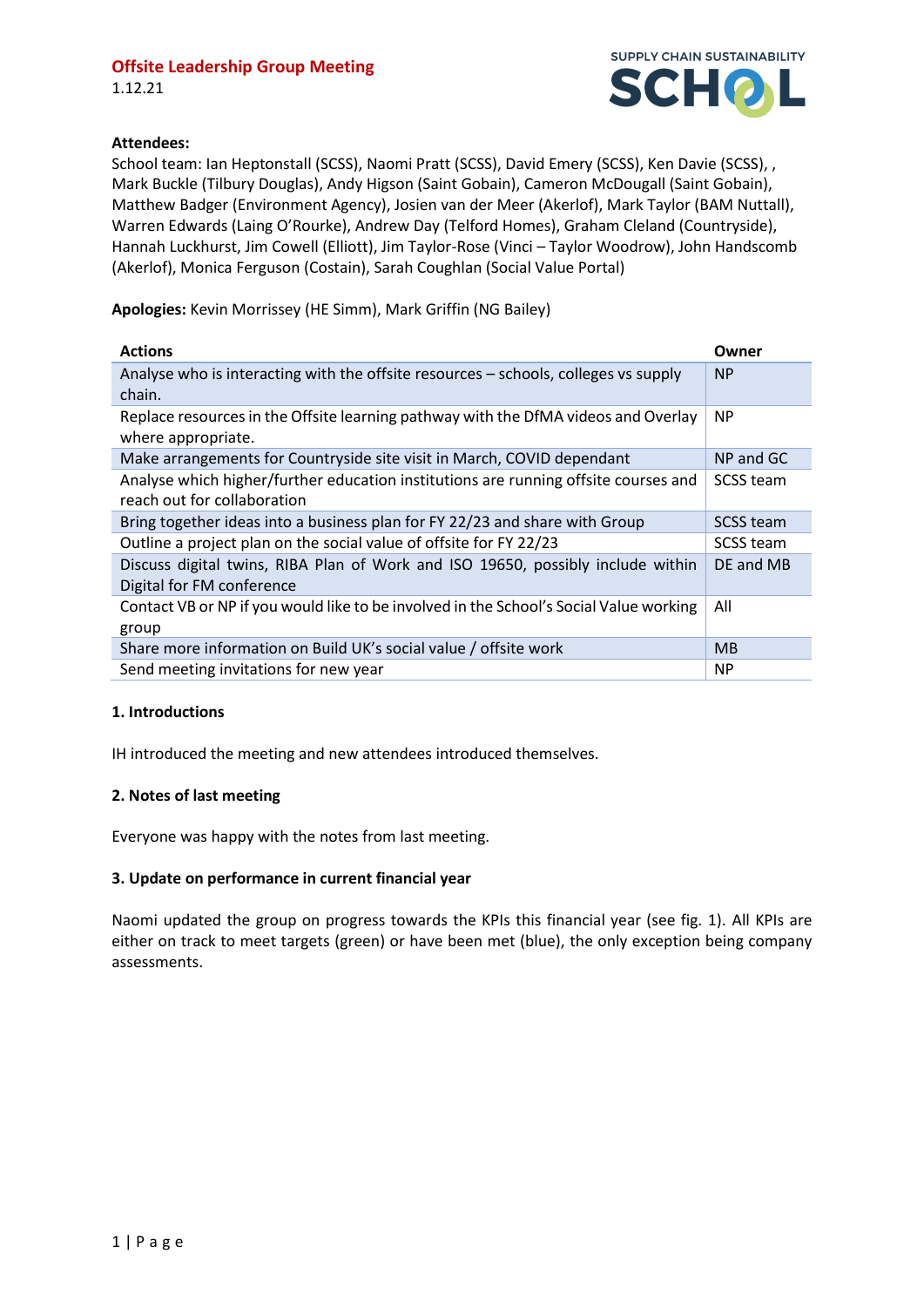1.12.21



| <b>Deliverables</b><br><b>Target</b>                                              | Q1             | Q <sub>2</sub> | Q3             | Q4             | <b>Total</b> | <b>Total to</b><br>1.12.21 |
|-----------------------------------------------------------------------------------|----------------|----------------|----------------|----------------|--------------|----------------------------|
| <b>Business Bytes</b><br>(Target 100 attendees)                                   |                |                |                | ٦              | 4            | 4                          |
| Training workshops<br>(Average of 15 learners)                                    | $\overline{3}$ | 4              | $\overline{4}$ | 3              | 14           | 10                         |
| Webinars<br>(Average of 100 learners)                                             | $\overline{2}$ | $\overline{2}$ | $\overline{2}$ | $\overline{2}$ | 8            | 6                          |
| Learners @ training<br>(Number of individuals attending training and webinars)    | 115            | 130            | 130            | 130            | 505          | 1104                       |
| Active companies<br>(Companies interacting with the School interested in Offsite) | 250            | 225            | 175            | 100            | 750          | 869                        |
| E-learning downloads<br>(Offsite and Mamt)                                        | 500            | 500            | 500            | 500            | 2000         | 1885                       |
| E-marketing campaigns<br>(Monthly market news)                                    | $\overline{3}$ | $\overline{3}$ | 3              | $\overline{3}$ | 12           | 9                          |
| Assessments and re-assessments<br>(Individual)                                    | 85             | 85             | 85             | 85             | 340          | 365                        |
| Assessments and re-assessments<br>(Company)                                       | 30             | 30             | 30             | 30             | 120          | 41                         |
| Learning pathway enrolments                                                       | No target      |                |                |                |              | 150                        |

| <b>Training type</b>                                                     | When     | <b>Type</b>           | <b>Learners</b> | Quality | Relevance |
|--------------------------------------------------------------------------|----------|-----------------------|-----------------|---------|-----------|
| Offsite fundamentals                                                     | 15.4.21  | Workshop              | 27              | 75%     | 63%       |
| Offsite logistics                                                        | 4.5.21   | Workshop              | 14              | 100%    | 100%      |
| Net Zero Carbon Homes - Does offsite<br>construction provide a solution? | 25.5.21  | <b>Business Bytes</b> | 112             | 83%     | 75%       |
| Tales from an offsite project manager                                    | 4.6.21   | Lunch n Learn         | 17              | 66%     | 66%       |
| Offsite for Designers                                                    | 11.6.21  | Workshop              | 17              | 80%     | 60%       |
| Construction Playbook                                                    | 15.6.21  | Lunch n Learn         | 111             | 84%     | 73%       |
| Tackling the retrofit challenge through<br><b>Smart Construction</b>     | 22.6.21  | <b>Business Bytes</b> | 103             | 100%    | 94%       |
| <b>Offsite for Project Managers</b>                                      | 13.7.21  | Workshop              | 19              | 88%     | 75%       |
| Construction Playbook: An Offsite<br>Response                            | 20.7.21  | Lunch n Learn         | 87              | 67%     | 50%       |
| Offsite Fundamentals                                                     | 4.8.21   | Workshop              | 18              | 83%     | 67%       |
| Digital innovation in offsite construction                               | 16.8.21  | Lunch n Learn         | 39              | 80%     | 80%       |
| Launch of the DfMA Overlay to the RIBA<br>Plan of Work                   | 13.9.21  | <b>Business Bytes</b> | 276             | 97%     | 94%       |
| Offsite for Quantity Surveyors and Cost<br>Consultants                   | 7.9.21   | Workshop              | 21              | 100%    | 82%       |
| <b>DfMA</b> for Architects                                               | 20.10.21 | Workshop              | 21              | 100%    | 86%       |
| The new DfMA Overlay to the RIBA Plan<br>of Work                         | 11.11.21 | Lunch n Learn         | 44              | 89%     | 89%       |

#### *Figure 1 Progress against KPIs*

Assessment figures are still low, but we expect these to increase upon publicising the updated Offsite assessment.

Relevancy of training has increased since our last meeting.

## *3.1 DfMA Overlay*

7 out of 10 DfMA Overlay videos have been released so far and the final 3 will be released before Christmas. They can be viewed here:

- $-$  DfMA [Why now?](https://learn.supplychainschool.co.uk/local/tlactionplans/resource_intro.php?id=7219&modtype=page)
- [Clients, value and procurement](https://learn.supplychainschool.co.uk/local/tlactionplans/resource_intro.php?id=7339&modtype=page)
- [The latest thinking](https://learn.supplychainschool.co.uk/local/tlactionplans/resource_intro.php?id=7378&modtype=page)
- [The MMC categories](https://learn.supplychainschool.co.uk/local/tlactionplans/resource_intro.php?id=7242&modtype=page)
- [Case Study: Ten Degrees](https://learn.supplychainschool.co.uk/local/tlactionplans/resource_intro.php?id=7327&modtype=page)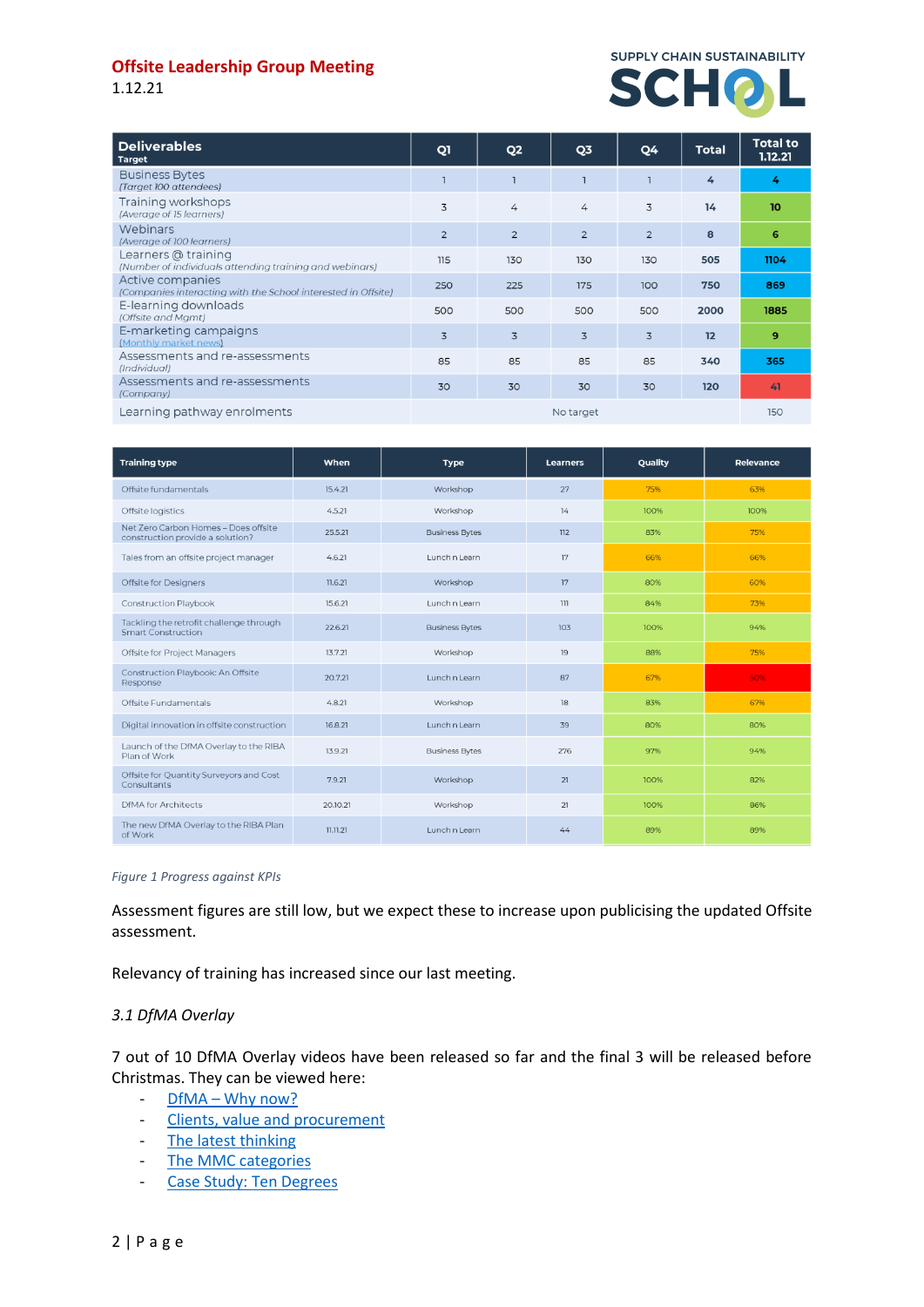1.12.21



- [Case Study: The Forge](https://learn.supplychainschool.co.uk/local/tlactionplans/resource_intro.php?id=7340&modtype=page)
- [Case Study: Plot No.6 East Village](https://learn.supplychainschool.co.uk/local/tlactionplans/resource_intro.php?id=7376&modtype=page)

Uptake of DfMA content into other professional associations such as RICS has been slow – need to prioritise in the new year.

KD suggested that the Architect's Registration Board (ARB) could also be reached out to.

## *3.2 Training needs assessment*

DE ran through progress on the Offsite training needs assessment. Resources needed to be linked to competency and theme in order to create the resource plan.

More than 30% of resources linked needed to be replaced, all the resources are now mapped to questions and the remaining tasks are to web-enable the assessment. We expect this to be completed before Christmas. Due to the location of our audience we have a preference for UK based resources.

## **4. Business Planning 2022/23**

The group voted on their priorities for learning topics:

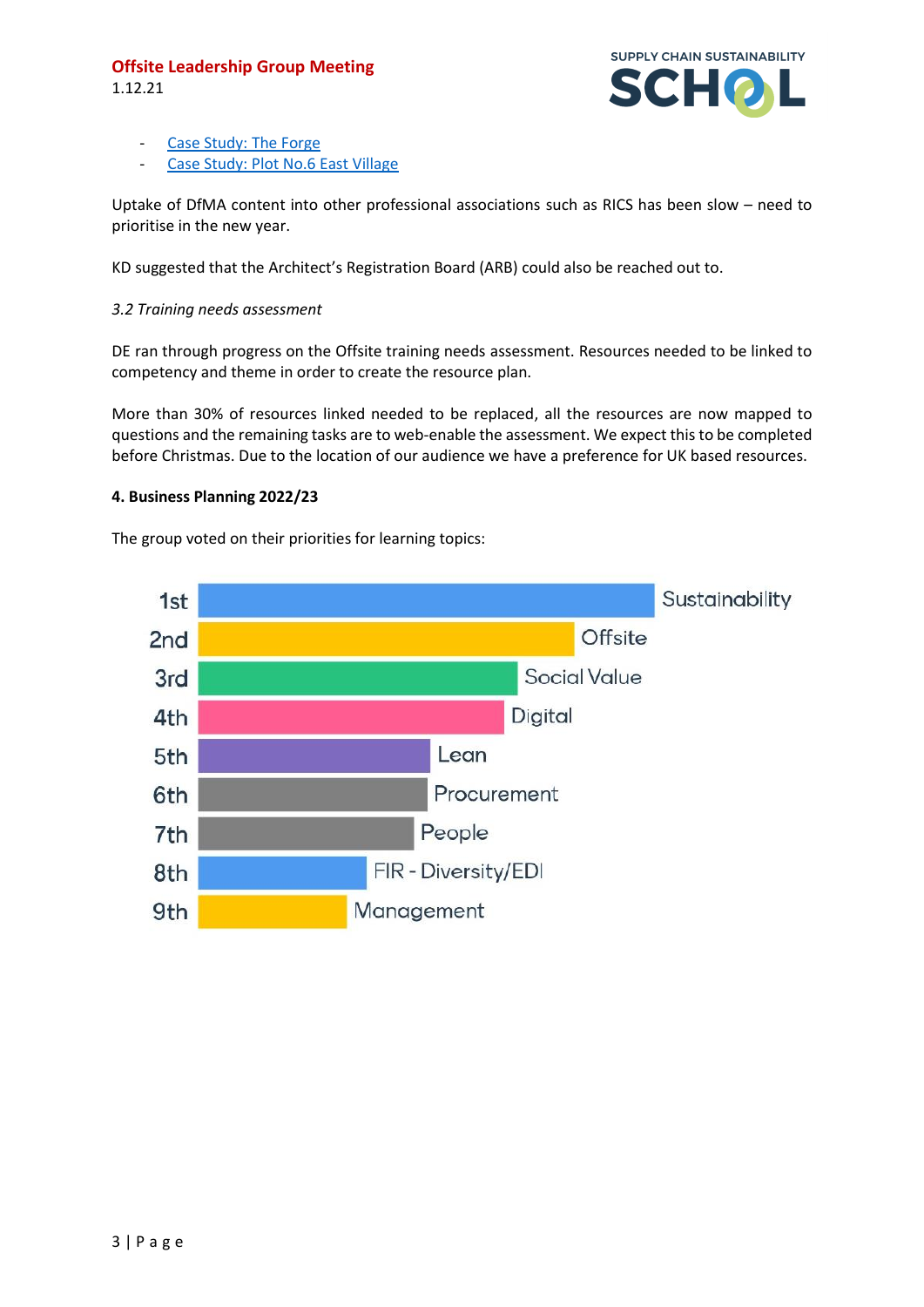1.12.21





*Figure 2 - Results from prioritisation exercise*

Energy and carbon, sustainable procurement, Social Value and sustainability strategy all high on the list. Some of these are cross-cutting.

What can we do to accelerate the uptake of learning?



*Figure 3 - Word cloud with ideas for uptake of learning*

There was a discussion around CPD points and membership societies. RIBA resources often come with double CPD points than third party resources, the School took a view a number of years ago to get a standard CPD accreditation rather than partnering with the institutions as it was more cost effective.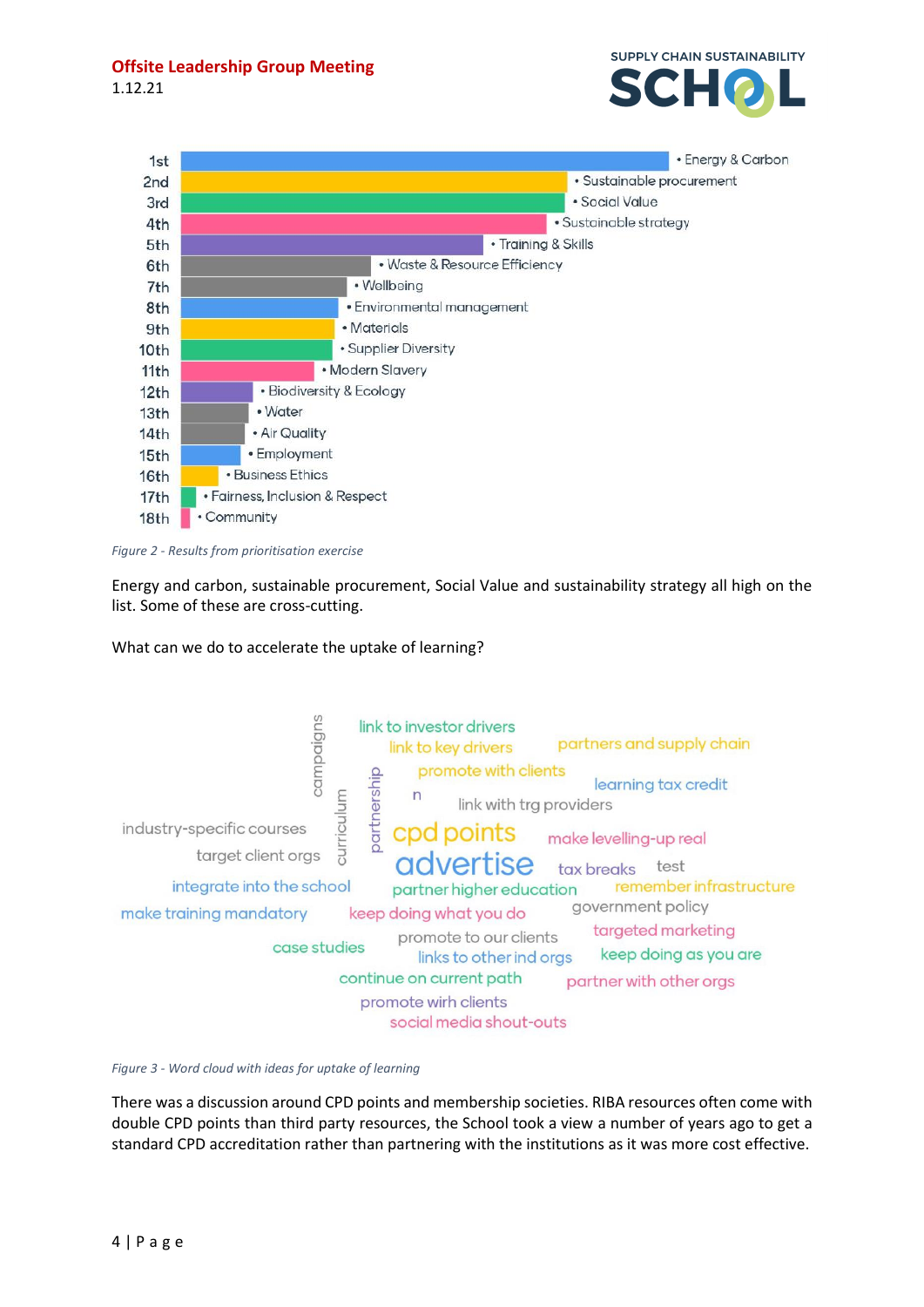

The group was asked to vote on which of our priorities from FY 2021-22 should be carried forward:



#### *Figure 4 - Activities and their relative importance to the group*

A discussion around priorities was had facilitated around a [Jamboard,](https://jamboard.google.com/d/1GJl-fcjNSLHuPAeFNO2KnVsKinOG7S9O7Fdb0s6miSI/viewer?f=2) key points are summarised below:

- Collaborating with professional associations such as CIBSE, RICS etc should remain a priority and there is more work to be done on this
- SCN remains a valuable connection
- More work should be done on aligning to the Construction Playbook
- Concern that funding for the Construction Innovation Hub may be running out soon, the School will keep track of developments on this and help preserve learning where possible
- It would be helpful to link to educational institutions which want to lead on offsite
- Social value and carbon reduction came out as priorities for the group. The School will develop projects and training sessions on these topics
- Linking the RIBA Plan of Work with ISO 19650 DE to follow up on this with MB
- Corporate capability vs knowledge assessment. This fits into wider conversations about the existing corporate assessments in the School

## **5. Offsite and Social Value**

Presentations were made by the School, Akerlof and Social Value Portal.

VB discussed the new Social Value working group within the Supply Chain Sustainability School and its current workstreams:

- SME guidance: framing a checklist for buyers and suppliers
- Independent analysis of tools
- Knowledge library developing content, case studies and best practice

Defining social value – making a positive impact on people's lives, including environmental, social and economic wellbeing. Public Services Act was the first time Social Value came into the policy landscape, then PPN/06 mandated it within the public buying context.